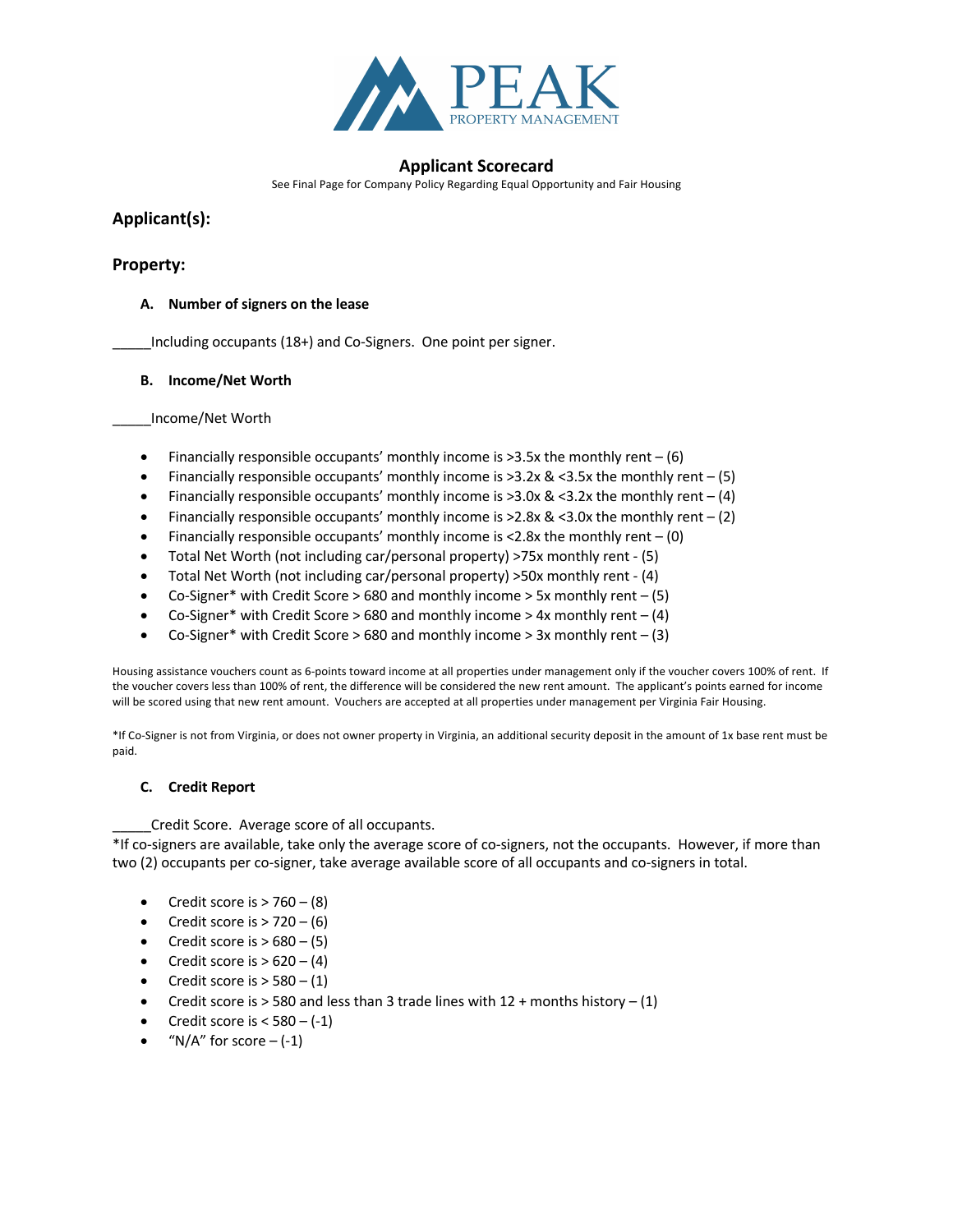

See Final Page for Company Policy Regarding Equal Opportunity and Fair Housing

Add 20 points to individual Applicant's credit score if majority of negative issues are related to medical or education loan costs, OR when Applicant has limited credit history with a total past due amount balance less than \$250.00.

#### **D. Bankruptcy**

\_\_\_\_\_Bankruptcy (discharged in the past 3 years)

- Applicant has never declared bankruptcy  $(0)$
- Applicant has declared bankruptcy for medical bills due to accident or illness (-3)
- Applicant has declared bankruptcy for other reasons (-5)

### **E. Rent/Mortgage Payment History**

\_Rent/Mortgage Payment. Average scores of all occupants.

- $\bullet$  24+ months of history through credit report; no late payments  $-$  (5)
- Tenant-provided printout of prior 24+ months of rental history; no late payments  $-(4)$
- Less than 24 months of history through credit report; no late payments  $(3)$
- Tenant-provided printout of less than  $24+$  months of rental history; no late payments  $-(3)$
- 24+ months of history through credit report; 1-3 late payments in last 24 months  $(2)$
- Less than 24 months of history through credit report; 1-3 late payments  $(1)$
- Tenant-provided printout of less than 24+ months of rental history; 1-3 late payments  $(1)$
- 24+ months of history; 4+ late payments in last 24 months  $-$  (-2)

\_\_\_\_\_Eviction history. Landlord tenant dispute. Average scores of all occupants.

- No eviction filings found on credit report  $(0)$
- Eviction "non-suit" on credit report dated in last 5 years  $-(-2)$
- Eviction "judgement" on credit report dated in last 5 years  $-$  (-5)

Landlord Recommendations. Average scores or all occupants. SKIP if already at 13+ points.

- Past and/or current Landlords both would re-rent to applicant. Applicant had 3 or less late payments during tenancy  $- (1)$
- Cannot get reference from either Landlord or cannot get rental history (0)
- Past and/or current Landlords would not re-rent to Applicant, or if Applicant has 4+ late payments during Tenancy  $-$  (-3)

#### **F. Miscellaneous**

Properties with a monthly rate of less than  $$1200/m$ onth – (1)

Applicant represented by a licensed Virginia REALTOR –  $(1)$ 

#### **G. Additional Requirements**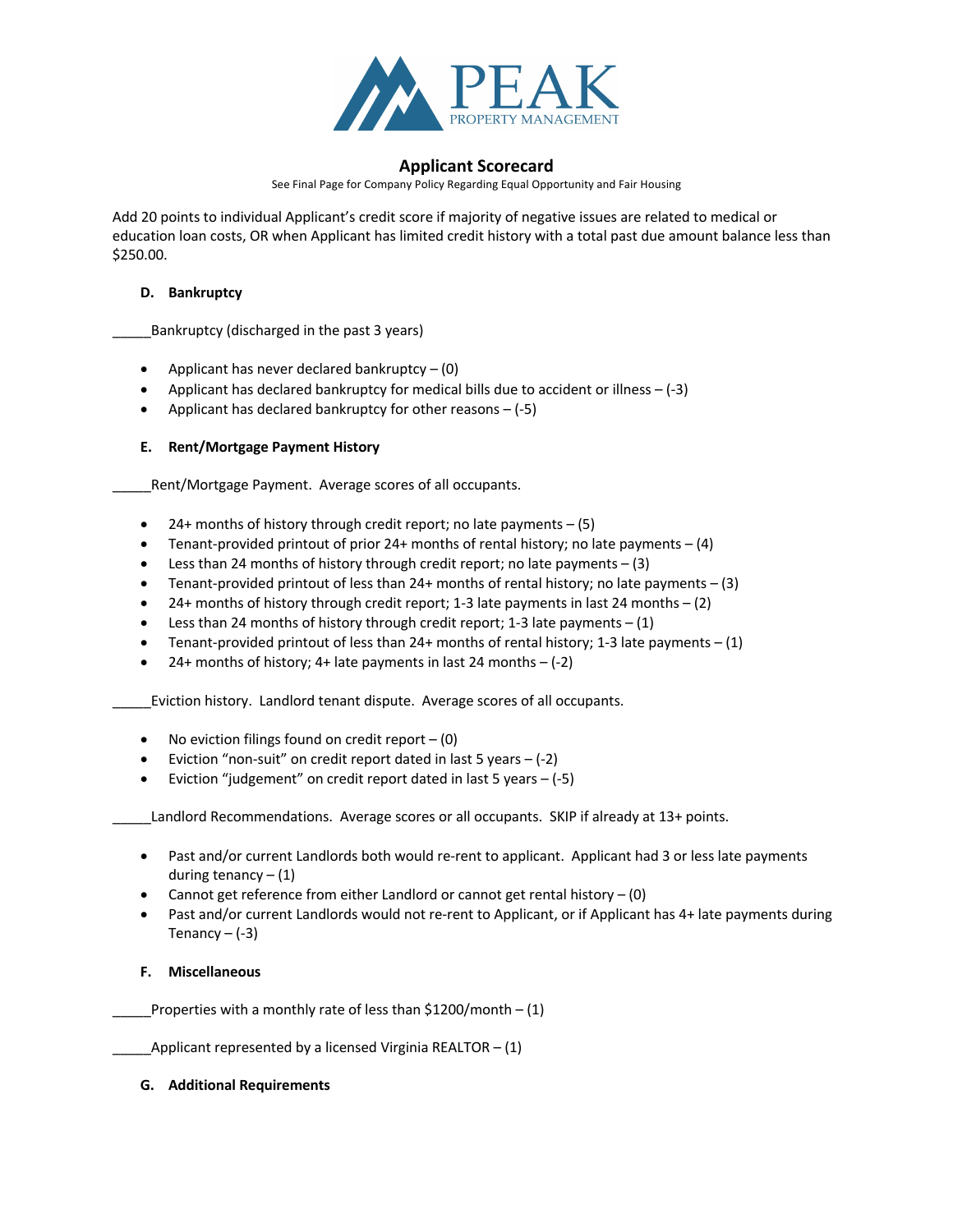

See Final Page for Company Policy Regarding Equal Opportunity and Fair Housing

- Must get at least 4 points under the Income/Net Worth section.
- Must not have any outstanding balance with current or former Landlord.
- Must not have been convicted of any felonies against people or property in the past 5 years.
- Convicted sex offenders or those who register on the terrorist watchlist will not be approved.
- Except if related to medical or education, must not have collections amount higher than \$3,000.
- Must not submit fraudulent or incorrect information on the application.

# **\_\_\_\_\_\_\_\_\_\_TOTAL SCORE**

| Scoring:<br>13+ Points - Approve**                                                   |
|--------------------------------------------------------------------------------------|
| <13 Points – Decline                                                                 |
| ** Application shall be approved so long as applicant meets all requirements within. |
|                                                                                      |
|                                                                                      |
| If denied, is an Adverse Action Letter required?                                     |
| <b>Property Yes</b>                                                                  |
| <b>No</b>                                                                            |
| Adverse Action letter sent to (email or mailing address): ______________________     |
| Date Sent: ______________   Time Sent: ____________                                  |
|                                                                                      |

**Additional Policies Related to Screening:**

Tenant Contingency Admin Fee:

- Average credit score of all occupants is 676 700 = \$10.00/month
- Average credit score of all occupants is 626 675 = \$15.00/month
- Average credit score of all occupants is 580 625 = \$20.00/month
- Average credit score of all occupants is less than 580 or "N/A" (0 Credit) = \$30.00/month

*Why have a contingency admin fee? Higher credit scores often result in less administrative tasks during tenancy.*

Animal Screening Policy:

- All animals must be screened by a third-party screening service, PetScreener.com
- \$250 initial animal fee due before move-in for approved animal, if applicable.
- Monthly animal rent determined by PetScreener FIDO score (monthly rent is per animal, if applicable)
	- o 5 Paws: \$30/mo.
	- o 4 Paws: \$35/mo.
	- o 3 Paws: \$40/mo.
	- o 2 Paws: \$50/mo.
	- o 1 Paw: \$60/mo.